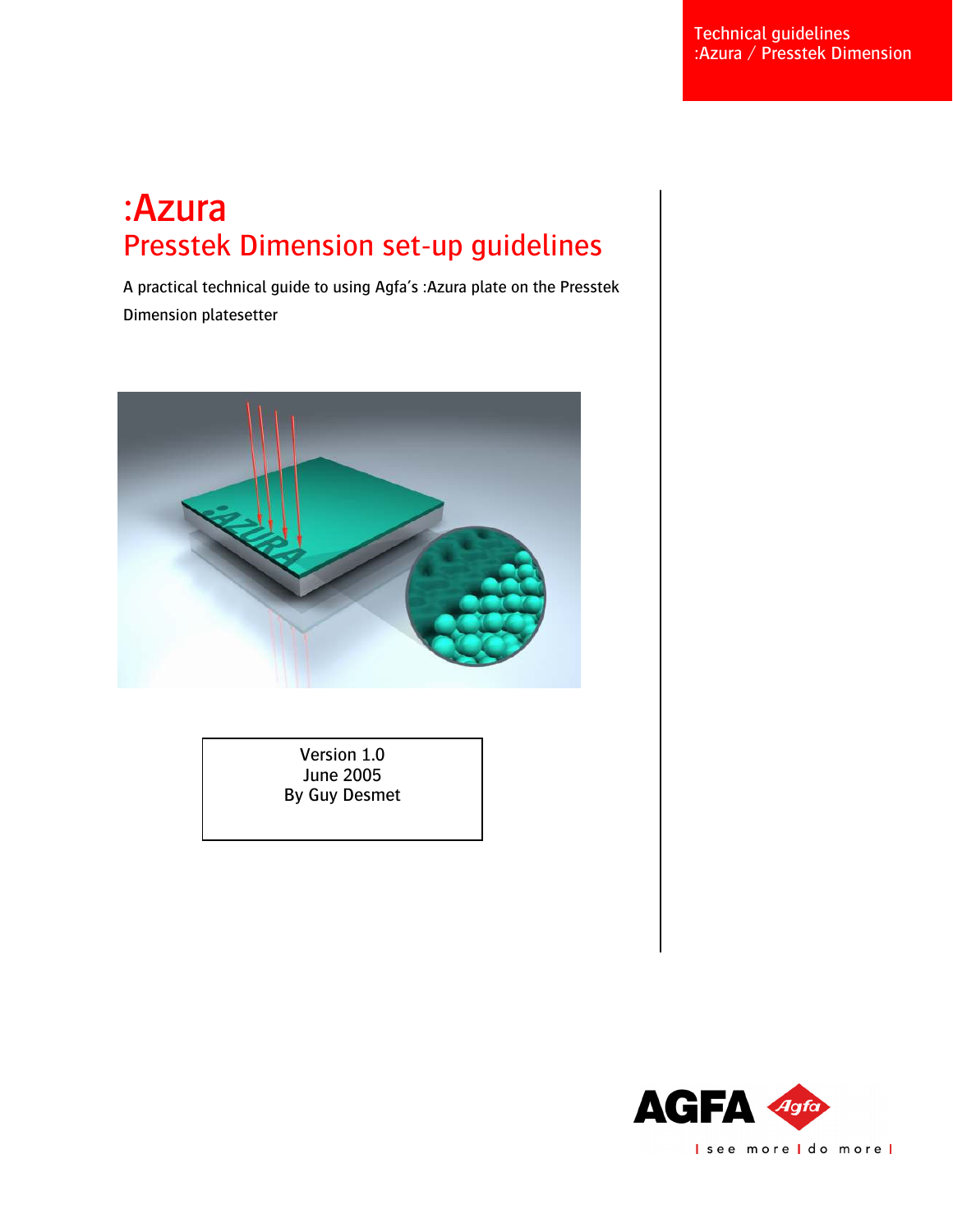# Introduction – roles and responsibilities, important information.

This practical guide explains how to get the very best performance from :Azura in the Presstek Dimension platesetter.

Please note:

- Agfa can not guarantee the system performance level even if the recommendations in this document are followed
- Agfa can take no responsibility with respect to performance or reliability of the Dimension platesetter ; nor will Agfa take any responsibility in its maintenance or service
- it is therefore essential that a clear agreement exists between the customer and a qualified Presstek service provider, which covers all aspects of warranty, maintenance and service

## This means :

i) for Agfa or the Agfa representative organisation (dealer) :

Agfa or its representative will take responsibility for the installation and performance of the :C85 / :C120 cleaning unit and for the :Azura plate performance. It is not Agfa's position to get involved in modifications or changes to the Dimension as this might affect warranty or service agreements on the Dimension.

ii) for the Presstek service partner :

The Presstek service partner retains and accepts full responsibility for all aspects of performance, functionality and servicing of the Dimension platesetter.

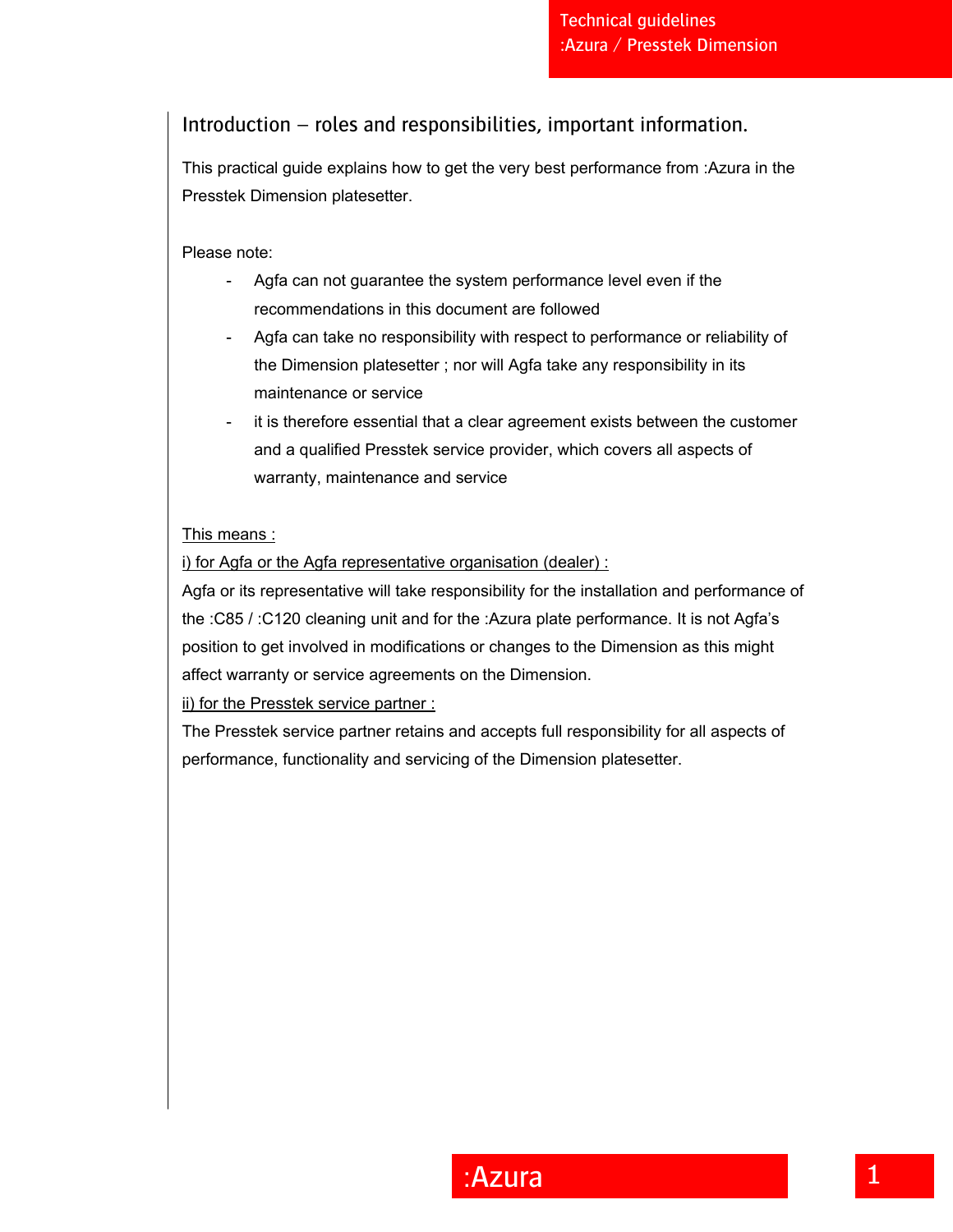## **a) Dimension operation principles**

A Presstek Dimension platesetter operates somewhat differently in comparison to other external drum thermal platesetters.

Traditional external drum thermal platesetters (e.g. Agfa's X45) have one imaging bundle or 'swath' (sometimes composed of several imaging channels), writing the complete plate from one side to the other while the drum is rotating. This means that the theoretical imaging time is depending on the plate size.

A Presstek Dimension platesetter has an imaging "bar" with several diode "blocks", each writing their own "zone" on the plate. As a consequence, the imaging time is independent of the plate size and thus fixed.

The width of such an "imaging zone" depends on the type of Presstek Dimension:

|                      | Number of<br>zones | Number of imaging<br>channels | Width of an imaging<br>zone | Max. plate width |
|----------------------|--------------------|-------------------------------|-----------------------------|------------------|
| Dimension 200        |                    | $48 - (4x 12)$                | $±$ 47 mm                   | 530 mm           |
| Dimension 400        | 16                 | $64 - (4x 16)$                | $± 63$ mm                   | 780 mm           |
| <b>Dimension 800</b> | 16                 | $64 - (4x 16)$                | $± 63$ mm                   | 1118 mm          |

 $\Rightarrow$ 

The challenge during the installation of :Azura on a Presstek Dimension is to make sure that all imaging zones are very precisely leveled.





Poor balancing - imaging zones visible Good balancing - imaging zones invisible.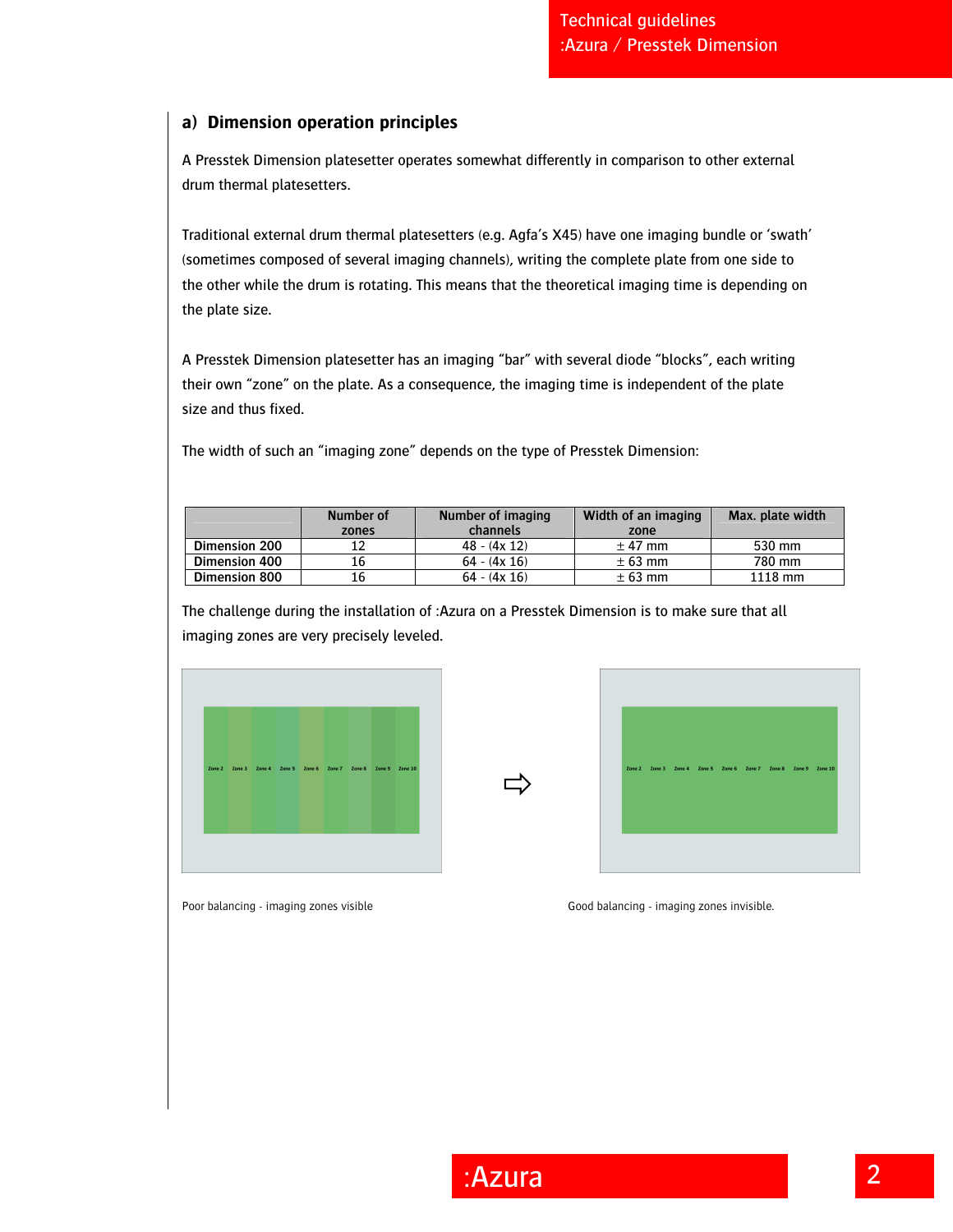# **b) Preparation for the setup**

The starting assumption is that the Presstek Dimension platesetter is set in optimum condition to image Presstek's Anthem plates – i.e. the imaging channels are balanced.

The use of Agfa :Azura on a Presstek Dimension requires the Agfa approved cleaning unit - i.e. Agfa's :Azura C85 and C120 cleaning units using Agfa :Azura WG100 gum.

• Install the Agfa :Azura C85 or Agfa :Azura C120 cleaning unit.

- See the installation and operation manual.

- The cleaning unit only uses gum; there is no usage of water or other liquids.

- The cleaning unit does not need connection to water supply. Used gum flows back to the gum supply container, so there is no need to provide a connection to the sink or to the drain.

- Agfa :Azura WG100 gum is the only recommended gum.

• Save all Presstek Anthem data and databases, in case data recovery is necessary.

There is the option to create new media (or plate sizes) for :Azura, or just overwrite the data of Anthem. This choice is up to the customer/service engineer.

If the customer uses several plate sizes, it is recommended to use the largest plate size for the set-up.

• The installation of Agfa :Azura on a Presstek Dimension takes one full day. A test on press at the end of the day is essential.

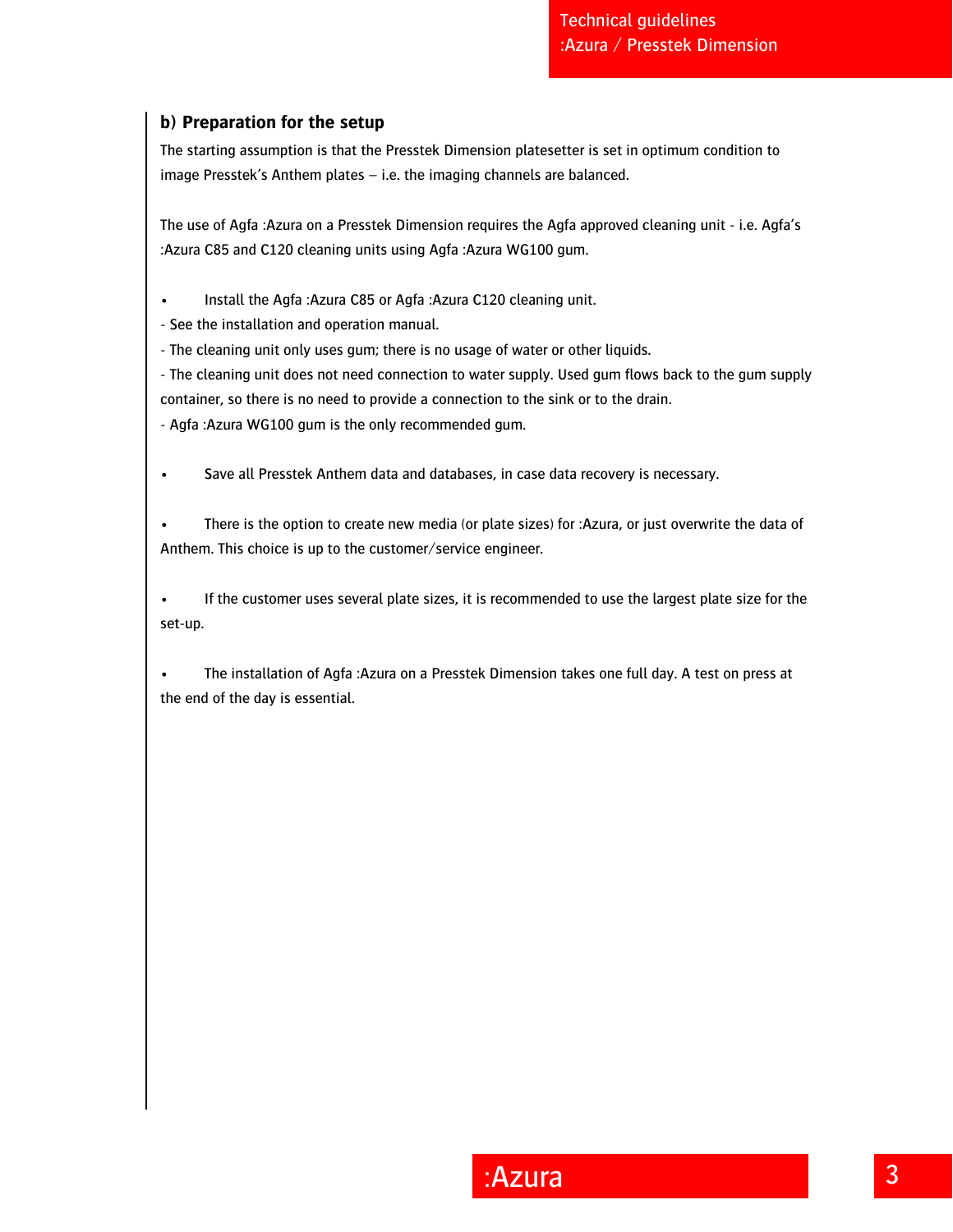# **c) Setting up the system – in 14 straightforward steps**

**1.** Our experience during the beta phase was that the focus value for Agfa :Azura versus Presstek Anthem is not different, as long as the plate thickness remains identical. If the service engineer wants to run a focus series, it's recommended to perform step 2 and 3 first, before starting the focus series.

**2.** Open the Nexen database (factory power tab), so that you can see all individual imaging channels, with their corresponding power settings (in milliAmps).



Since Presstek Anthem is using ablative technology (burn off the layer - hence an extraction system and filter are required to catch particles), this material needs huge amounts of energy. The values you'll see per imaging channel are typically around 1000 mA, but can vary strongly per channel.

**3.** Reduce every operational imaging channel with 400 units.

This change has to be made in the 100delta column, by typing -400 next to every imaging channel.

[The value "-400" is a type of reference. If the final setting for the mAmps is too high, there is a risk that text will print much too bold, in comparison with Anthem]

Click the calculate button.

Click SetFactPwr

Close the Nexen database.

**4.** Punch an Agfa :Azura plate and load the plate in the Dimension.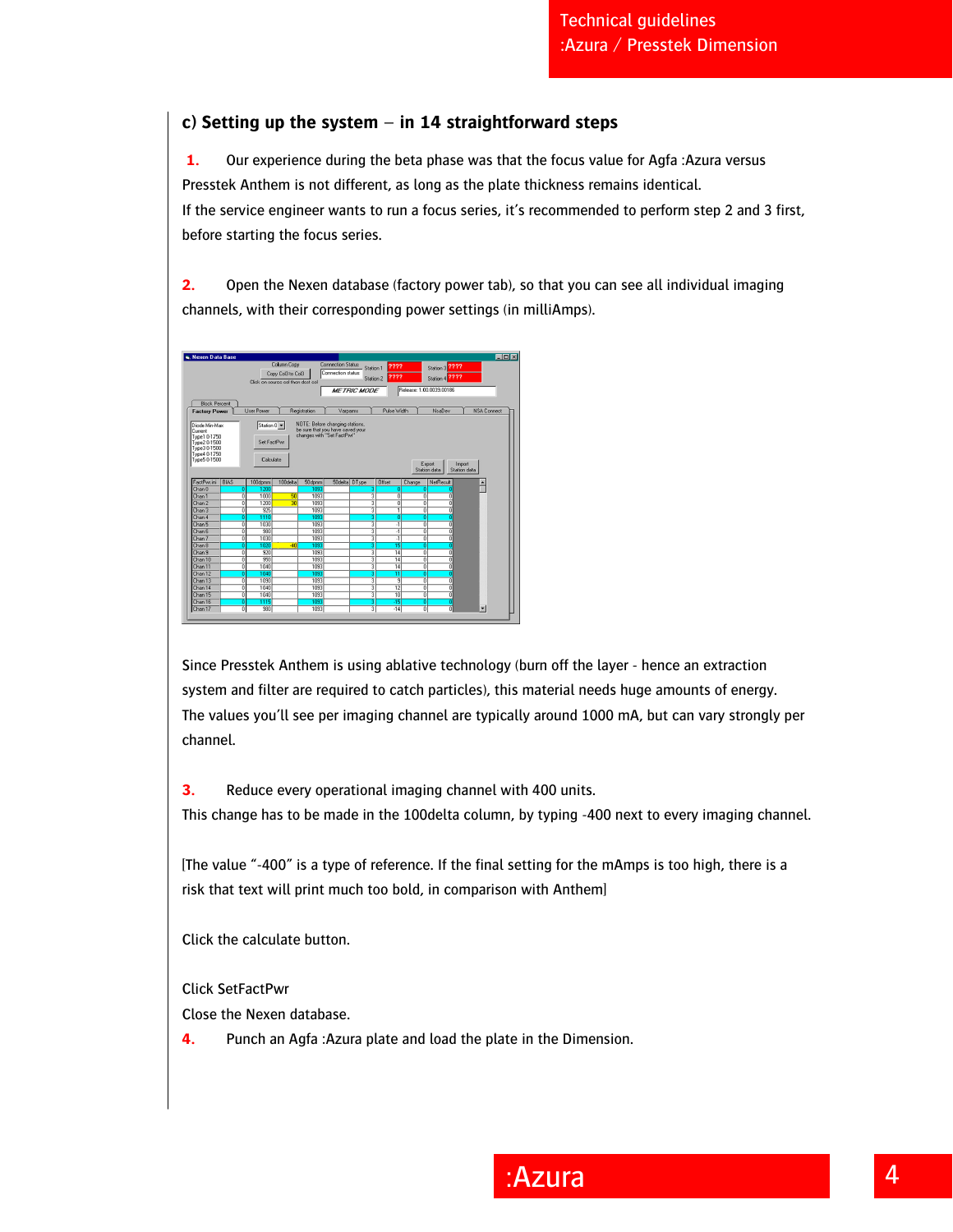**5.** Image the Presstek specific testfile for laser adjustment, called WormDens image :

Use the Nexen-based WormDens images, not the GUI-based WormDens images

Select the file 02\_wormdens…100dpm-Dxxx

Image the file as positive

After imaging, clean the :Azura plate in the cleaning unit.



**6.** Most probably, the plate will show an area of rectangles with most of them having a different kind of gloss and shade.

The goal is to bring each of these individual blocks as balanced as possible. An "imaging zone" is the sum of 4 individual imaging channels/diodes.

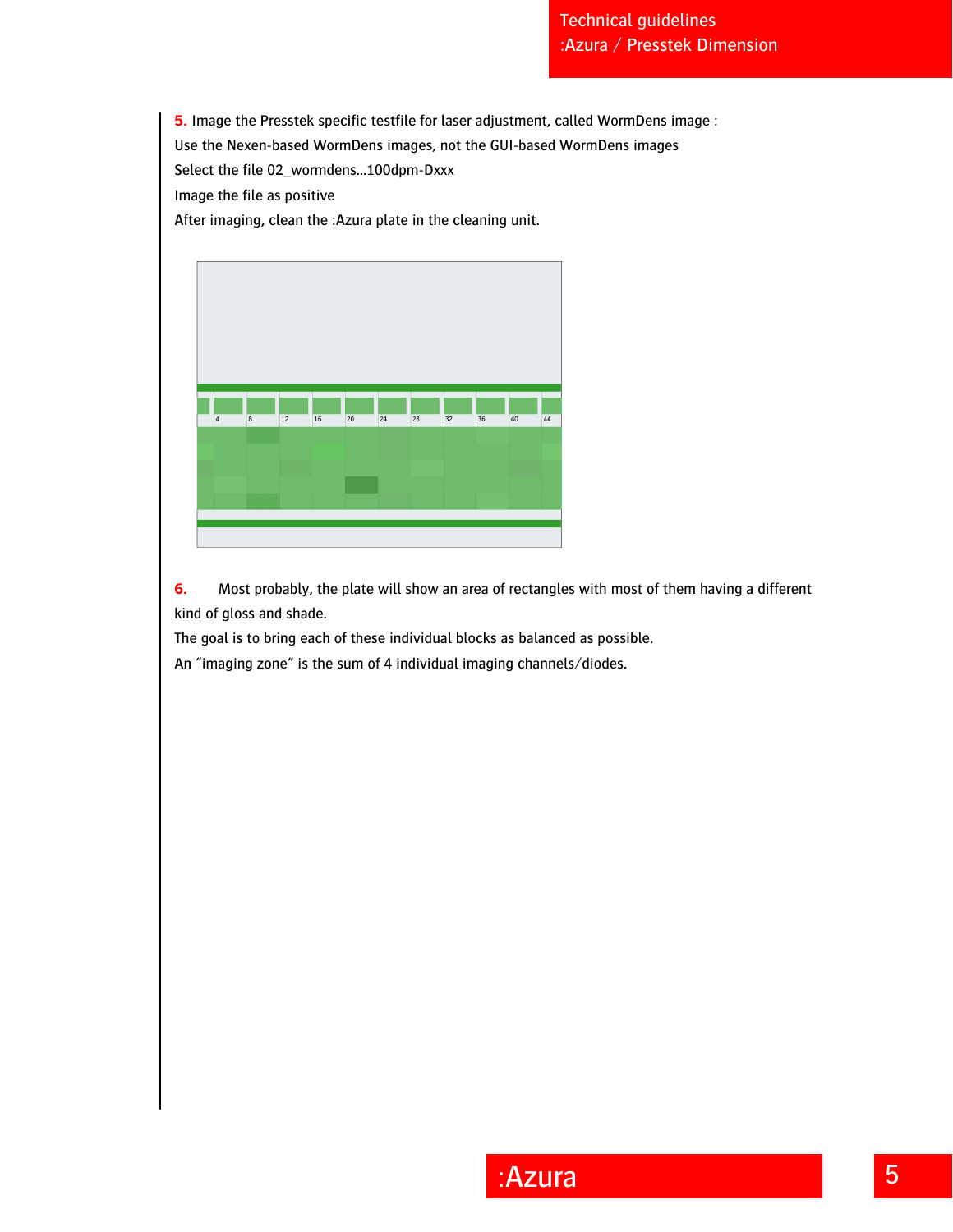

In this example, channel 4, 5 and 6 are balanced, but it's clear that channel 7 is much too light.

Also, channels 2 and 3 (in imaging zone 1, which falls partly off the plate) are not OK: channel 2 is too light, channel 3 is too dark.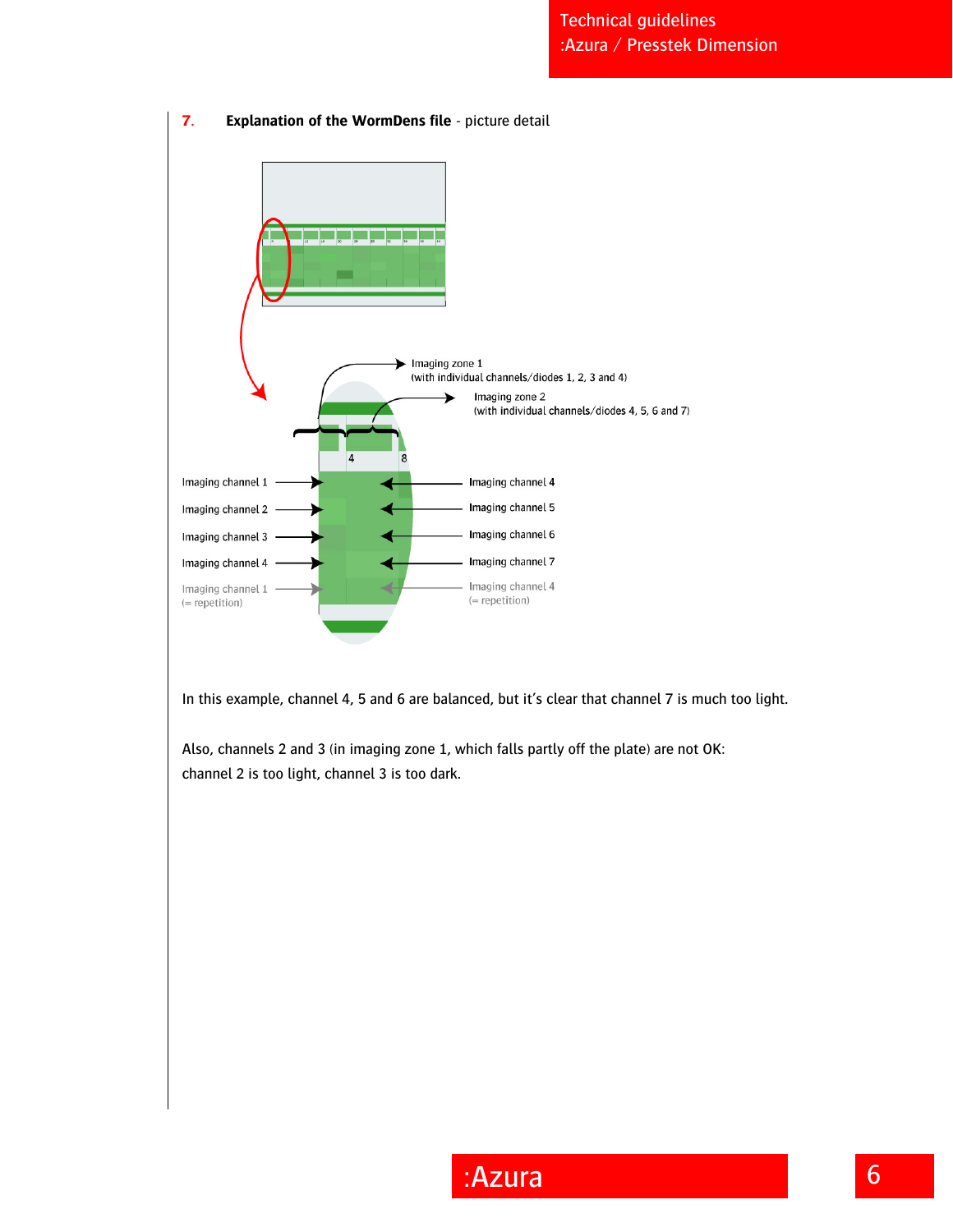### **8. Adjustment of the individual channels**

• Open the Nexen database (factory power tab), so that you can see all individual imaging channels, with their corresponding power settings (in milliAmps).

• Based on the visual appearance of the individual imaging channels (the rectangles on the plate in step 7), change the value of the imaging channels.

Evaluation of the plate after cleaning the plate in the clean-out unit:

- If a rectangle is too dark and it should become lighter: increase the current of this diode.

- If a rectangle is too light and it should become darker: decrease the current of this diode.

This change has to be made in the 100delta column, by typing a value next to the specific imaging channel:

- e.g. -25 to make the rectangle darker

- e.g. 25 to make the rectangle lighter

- After changing all the required diodes, click the calculate button.
- Click SetFactPwr
- Close the Nexen database.
- Re-image a plate (see step 5)
- Evaluate the new plate and repeat step 8 in case there are still adjustments to make.

**9.** Step 8 should be repeated until all individual image blocks appear as one general area with the same density. Note, the colour differences visible in the illustrations below may be less clear if you print out a hard copy of this document, it will depend on your printer colour quality.

**10.** Once all individual imaging diodes are balanced, focus on the entire imaging zones. In order to get a complete imaging zone leveled, all individual diodes should be adjusted.



Example :

- Imaging zone 4 (individual imaging channels 12, 13, 14 and 15) to be made darker - Imaging zone 10 (individual imaging channels 36, 37, 38 and 39) to be made lighter.

Via the Nexen database: - Channels 12, 13, 14 and 15 to be decreased - Channels 36, 37, 38 and 39 to be increased.